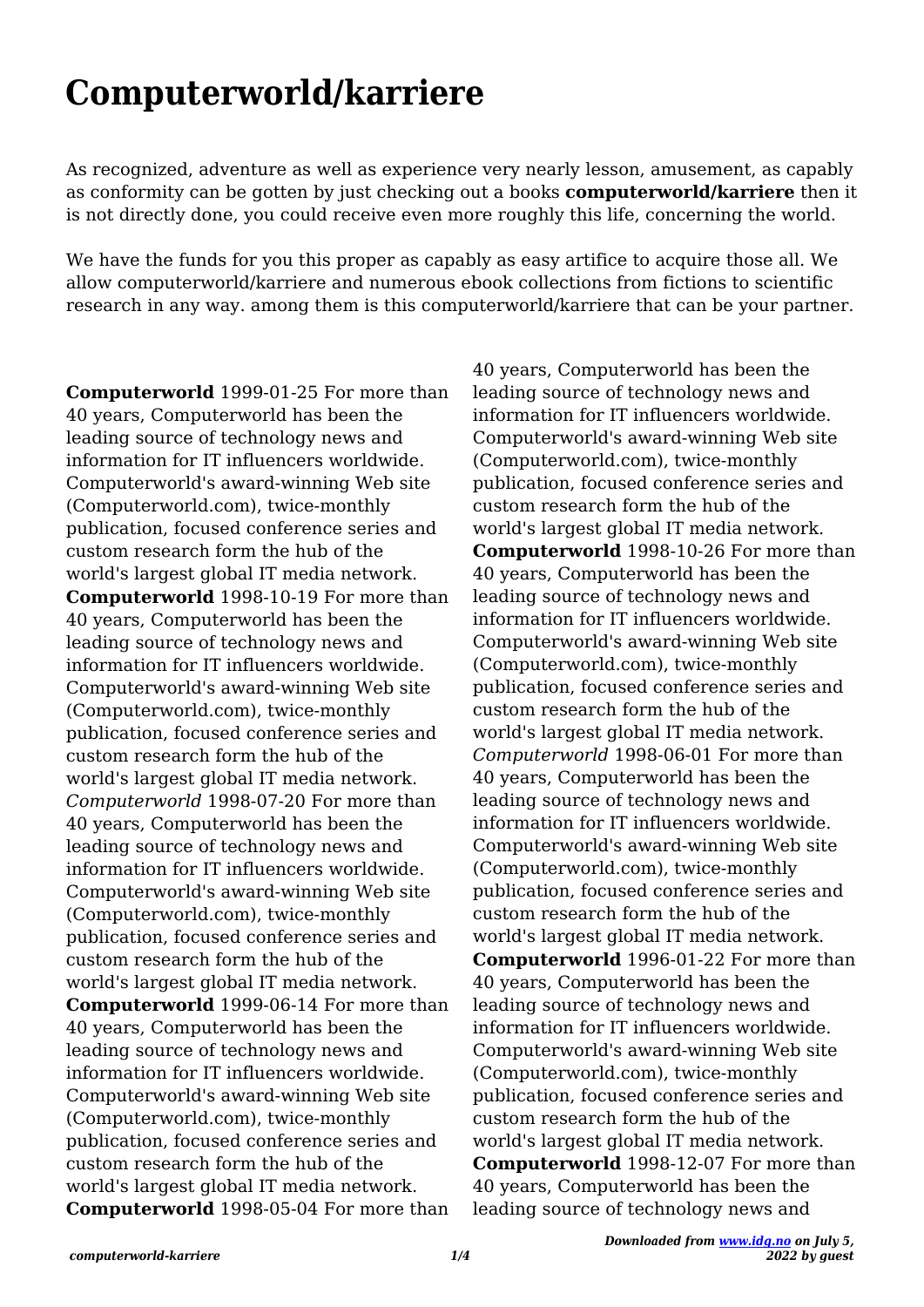information for IT influencers worldwide. Computerworld's award-winning Web site (Computerworld.com), twice-monthly publication, focused conference series and custom research form the hub of the world's largest global IT media network. **Computerworld** 1999-01-04 For more than 40 years, Computerworld has been the leading source of technology news and information for IT influencers worldwide. Computerworld's award-winning Web site (Computerworld.com), twice-monthly publication, focused conference series and custom research form the hub of the world's largest global IT media network. **Computerworld** 1998-10-12 For more than 40 years, Computerworld has been the leading source of technology news and information for IT influencers worldwide. Computerworld's award-winning Web site (Computerworld.com), twice-monthly publication, focused conference series and custom research form the hub of the world's largest global IT media network. Computerworld 1998-06-22 For more than 40 years, Computerworld has been the leading source of technology news and information for IT influencers worldwide. Computerworld's award-winning Web site (Computerworld.com), twice-monthly publication, focused conference series and custom research form the hub of the world's largest global IT media network. Computerworld 1998-07-13 For more than 40 years, Computerworld has been the leading source of technology news and information for IT influencers worldwide. Computerworld's award-winning Web site (Computerworld.com), twice-monthly publication, focused conference series and custom research form the hub of the world's largest global IT media network. **Computerworld** 1999-02-01 For more than 40 years, Computerworld has been the leading source of technology news and information for IT influencers worldwide. Computerworld's award-winning Web site (Computerworld.com), twice-monthly publication, focused conference series and custom research form the hub of the world's largest global IT media network.

**Computerworld** 1995-12-04 For more than 40 years, Computerworld has been the leading source of technology news and information for IT influencers worldwide. Computerworld's award-winning Web site (Computerworld.com), twice-monthly publication, focused conference series and custom research form the hub of the world's largest global IT media network. *Computerworld* 1998-11-02 For more than 40 years, Computerworld has been the leading source of technology news and information for IT influencers worldwide. Computerworld's award-winning Web site (Computerworld.com), twice-monthly publication, focused conference series and custom research form the hub of the world's largest global IT media network. **Computerworld** 1995-11-27 For more than 40 years, Computerworld has been the leading source of technology news and information for IT influencers worldwide. Computerworld's award-winning Web site (Computerworld.com), twice-monthly publication, focused conference series and custom research form the hub of the world's largest global IT media network. **Computerworld** 1998-12-21 For more than 40 years, Computerworld has been the leading source of technology news and information for IT influencers worldwide. Computerworld's award-winning Web site (Computerworld.com), twice-monthly publication, focused conference series and custom research form the hub of the world's largest global IT media network. **Computerworld** 1999-06-07 For more than 40 years, Computerworld has been the leading source of technology news and information for IT influencers worldwide. Computerworld's award-winning Web site (Computerworld.com), twice-monthly publication, focused conference series and custom research form the hub of the world's largest global IT media network. Computerworld 1999-03-29 For more than 40 years, Computerworld has been the leading source of technology news and information for IT influencers worldwide. Computerworld's award-winning Web site (Computerworld.com), twice-monthly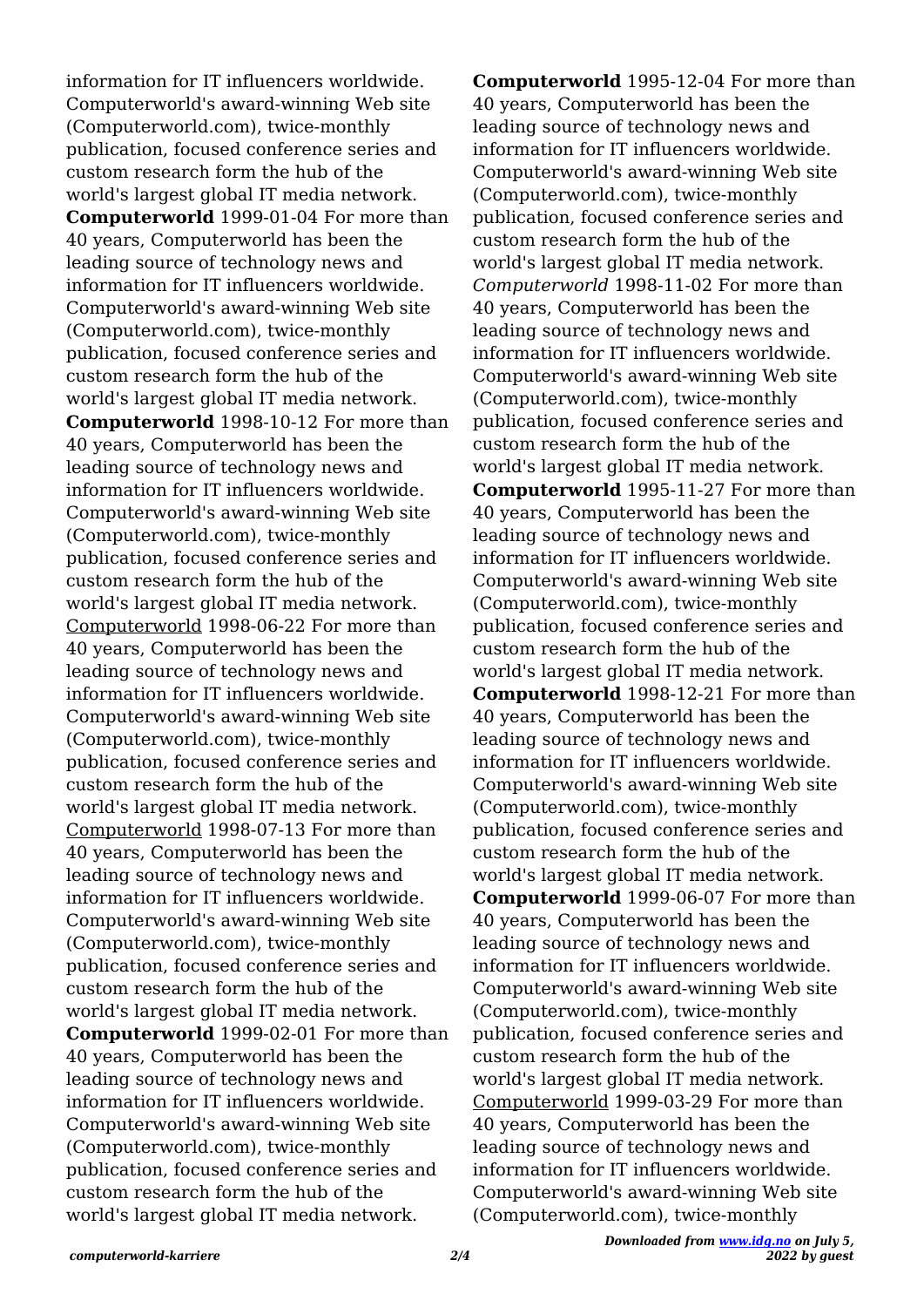publication, focused conference series and custom research form the hub of the world's largest global IT media network. Computerworld 1998-02-23 For more than 40 years, Computerworld has been the leading source of technology news and information for IT influencers worldwide. Computerworld's award-winning Web site (Computerworld.com), twice-monthly publication, focused conference series and custom research form the hub of the world's largest global IT media network. **Computerworld** 1999-04-19 For more than 40 years, Computerworld has been the leading source of technology news and information for IT influencers worldwide. Computerworld's award-winning Web site (Computerworld.com), twice-monthly publication, focused conference series and custom research form the hub of the world's largest global IT media network. *Computerworld* 1999-04-12 For more than 40 years, Computerworld has been the leading source of technology news and information for IT influencers worldwide. Computerworld's award-winning Web site (Computerworld.com), twice-monthly publication, focused conference series and custom research form the hub of the world's largest global IT media network. **Computerworld** 1998-07-27 For more than 40 years, Computerworld has been the leading source of technology news and information for IT influencers worldwide. Computerworld's award-winning Web site (Computerworld.com), twice-monthly publication, focused conference series and custom research form the hub of the world's largest global IT media network. **Computerworld** 1998-11-30 For more than 40 years, Computerworld has been the leading source of technology news and information for IT influencers worldwide. Computerworld's award-winning Web site (Computerworld.com), twice-monthly publication, focused conference series and custom research form the hub of the world's largest global IT media network. *Computerworld* 1998-11-30 For more than 40 years, Computerworld has been the leading source of technology news and

information for IT influencers worldwide. Computerworld's award-winning Web site (Computerworld.com), twice-monthly publication, focused conference series and custom research form the hub of the world's largest global IT media network. Computerworld 1998-09-21 For more than 40 years, Computerworld has been the leading source of technology news and information for IT influencers worldwide. Computerworld's award-winning Web site (Computerworld.com), twice-monthly publication, focused conference series and custom research form the hub of the world's largest global IT media network. **Computerworld** 1998-06-15 For more than 40 years, Computerworld has been the leading source of technology news and information for IT influencers worldwide. Computerworld's award-winning Web site (Computerworld.com), twice-monthly publication, focused conference series and custom research form the hub of the world's largest global IT media network. **Computerworld** 1999-04-05 For more than 40 years, Computerworld has been the leading source of technology news and information for IT influencers worldwide. Computerworld's award-winning Web site (Computerworld.com), twice-monthly publication, focused conference series and custom research form the hub of the world's largest global IT media network. *Computerworld* 1998-03-16 For more than 40 years, Computerworld has been the leading source of technology news and information for IT influencers worldwide. Computerworld's award-winning Web site (Computerworld.com), twice-monthly publication, focused conference series and custom research form the hub of the world's largest global IT media network. **Computerworld** 1999-03-15 For more than 40 years, Computerworld has been the leading source of technology news and information for IT influencers worldwide. Computerworld's award-winning Web site (Computerworld.com), twice-monthly publication, focused conference series and custom research form the hub of the world's largest global IT media network.